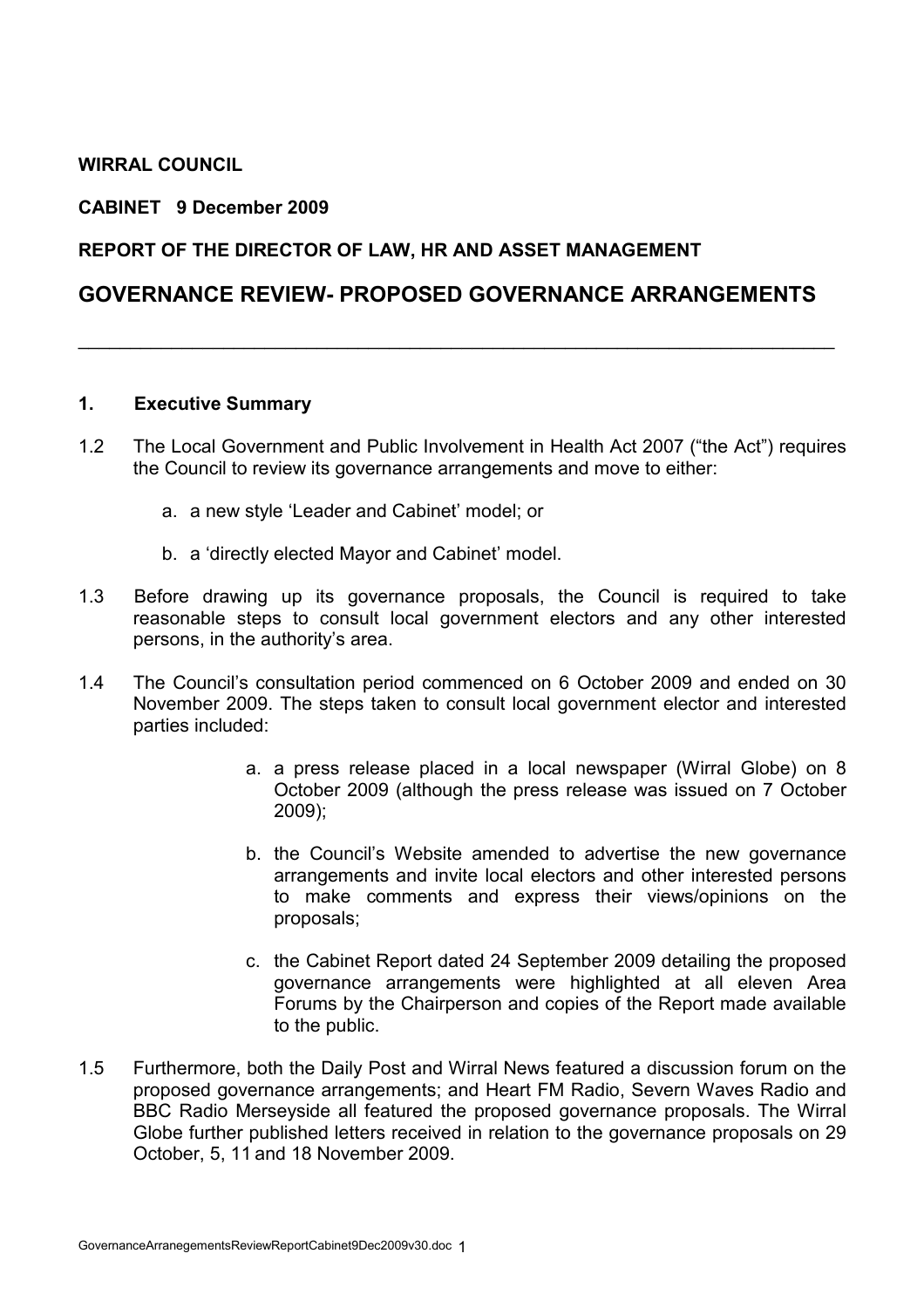- 1.6 Such measures, articles and features have enabled this matter to maintain a reasonably high public profile during the period of consultation.
- 1.7 According to the Council's PR and Marketing Department, the consultation undertaken by this Council was similar to that undertaken by other Merseyside Local Authorities.
- 1.8 The Council received a total of 45 responses during the consultation period. Whilst it is acknowledged that there has been a low response rate, this Council has received a similar response to the consultation as other neighbouring Councils (and in one case a considerably greater response). A summary of the responses are set out at Appendix 1. Of the total number of responses received 62.2% [28 replies] have indicated a preference for the directly elected 'Mayor and Cabinet' model with 20% [9 replies] preferring the new style 'Leader and Cabinet' model. The remaining 17.8% of responses (8 replies) either failed to indicate a preference or their reply too ambiguous for a preference to be drawn.
- 1.9 Given the limited number of responses received, Council should give careful consideration to the level of weight that ought to be attached when deciding which model of governance it should adopt.
- 1.10 The Act requires the Council adopt its new governance arrangements by 31 December 2009.

### 2. Background

- 2.1 The Local Government and Public Involvement in Health Act 2007 requires the Council to review its governance arrangements and move to either a new style 'Leader and Cabinet' model of governance or a directly elected 'Mayor and Cabinet ' model. The Council must undertake appropriate reasonable consultation and draw up and publicise proposals for new executive arrangements. The change can only be made by a resolution within the 'permitted resolution period'. For Metropolitan Districts including Wirral, that must be before 31 December 2009. Council will consider this matter on 14 December 2009 and as required by the Act, an extraordinary meeting of Council has also been scheduled for 21 December 2009 in order that all necessary final resolutions can be passed.
- 2.2 The Council is required to take reasonable steps to consult upon its proposed new governance arrangements but is not required to hold a referendum since its current arrangements were not approved by a referendum. Alternatively a referendum will be necessary if the Council receives a valid petition for the election of a Mayor. The Local Democracy Economic Development and Construction Act 2009, received royal Assent on 12 November 2009, and includes clauses dealing with electronic petitions and petition schemes which reduces the percentage of electors required to sign any petition. However, the relevant provisions have yet to come into force. The current requirement is 5% which equates to 12,118 electors within Wirral.
- 2.3 The guidance on consultation is not prescriptive but the emphasis is on giving the local community the opportunity to indicate their views on the options between the two new differing models of governance.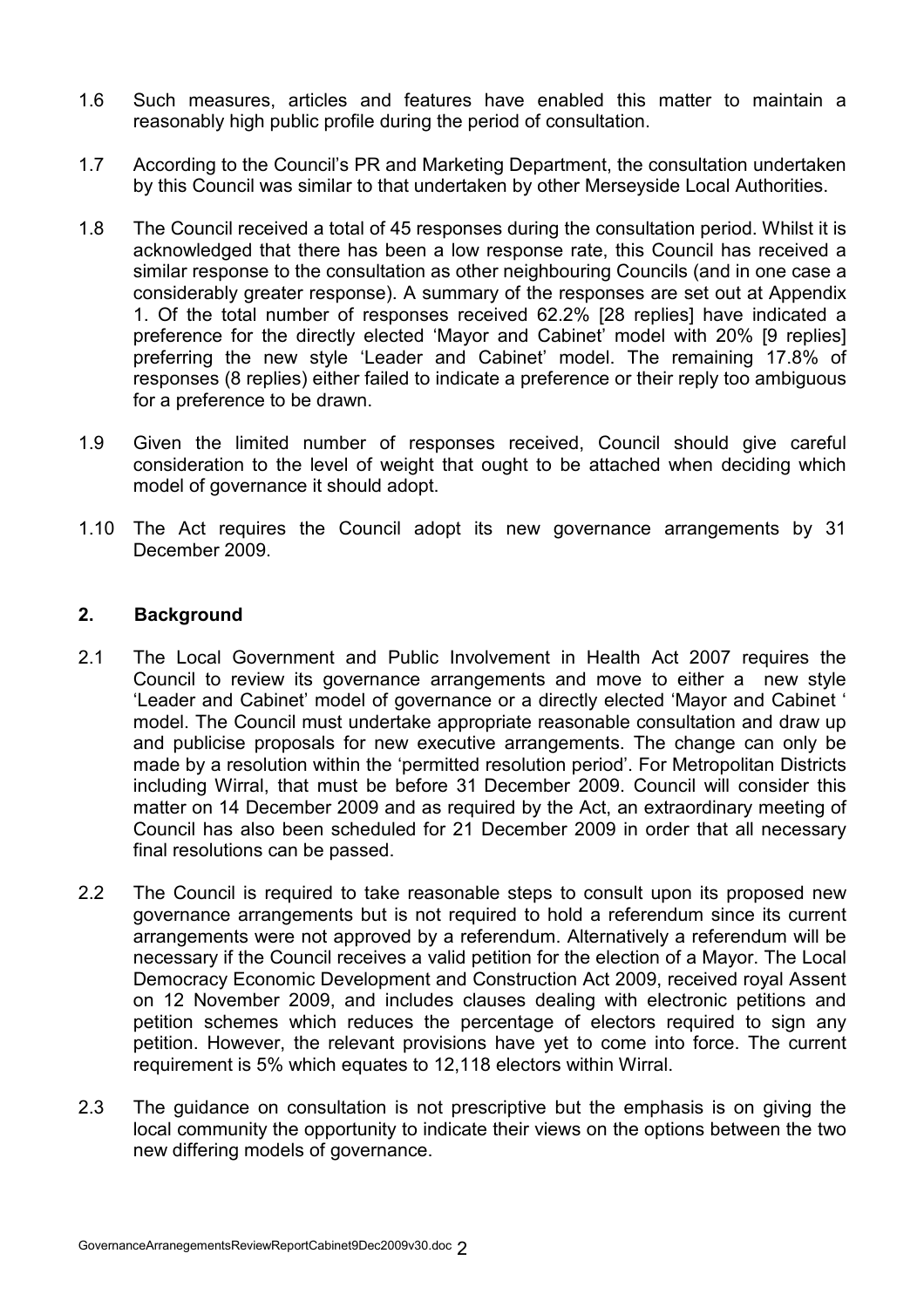2.4 Both of the proposed new models are designed to promote strong, visible leadership. A mayor would be a directly elected figure with a popular mandate whilst the leader would have the strength and support of a Full Council. The government's view is that the Councils need governance models that readily deliver strategic leadership, accountability and effective and efficient decision taking. The government recognises that the directly elected mayoral model can readily deliver this. It also recognises that the governance models, where there is an indirectly council leader can equally deliver these outcomes, and that this should be a choice that the local community can make.

# 3. OLD-STYLE LEADER AND CABINET EXECUTIVE

3.1 Where a local authority is operating an 'old-style leader and cabinet executive', the authority can continue to operate such arrangements until the end of the transitional period. An old-style leader and cabinet executive means a leader and cabinet executive specified in Section 11 (3) of the Local Government Act 2000, which the form of executive arrangements is currently operating at the Council. The transitional period starts when Section 62 (5) came into force (31 December 2007) and ends with the third day after the Wirral Council election in May 2010.

# 4. NEW STYLE LEADER AND CABINET EXECUTIVE

- 4.1 Under the 2007 Act, the Executive Leader would be elected at the relevant annual Council meeting. This would be the first annual meeting to be held after the local authority starts to operate the 'Leader and Cabinet Executive (England)' arrangements. The term of office of the Leader, where, as in Wirral, there are partial council elections, would start on the day of his/her election and end, when the Council holds its first annual meeting after the leader's normal day of retirement as a Councillor.
- 4.2 The Council can, if it so chooses, retain the power to remove the Leader by resolution.
- 4.3 These provisions are subject to Regulations by the Secretary of State, which may require, for example, a Council resolution to be passed by a minimum number or a proportion of members present and voting. The Executive Leader would have power to appoint Councillors to the Executive (Section 11 (2A) Local Government Act 2000).The maximum number of Executive members (including the Leader) remains at 10.

# 5. MAYOR AND CABINET EXECUTIVE

- 5.1 The alternative form of executive arrangements is for the Council to hold elections for a directly elected Mayor.
- 5.2 A directly elected Mayor would hold office for a term of four years and would appoint his/or her own Cabinet of Councillors and allocate all executive functions.
- 5.3 Unlike the 'Leader and Cabinet Executive (England)' arrangements, Council would NOT be able to remove the directly elected Mayor.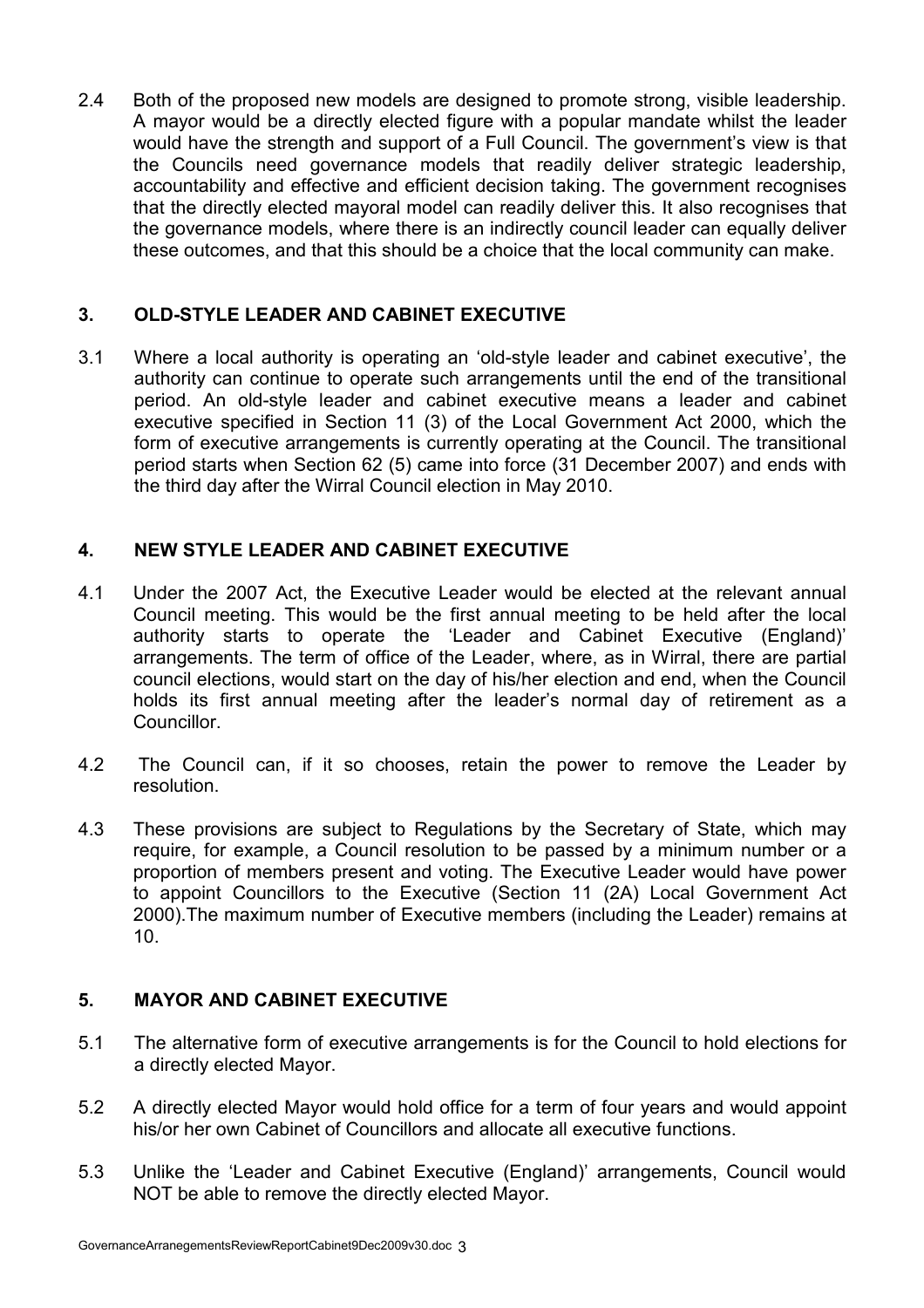5.4 An authority may be required to hold a governance referendum on proposals for a move to a Mayor and Cabinet Executive, either by virtue of being petitioned by local people (as detailed above) or if directed or ordered by the Secretary of State.

### 6. DETERMINATION

- 6.1 Following the consultation period the Council must determine whether it wishes to move to a 'new style Leader and Cabinet' model or a 'directly elected Mayor and Cabinet' model of governance arrangement.
- 6.2 Once the Council has determined its preferred governance model, the Council is required under the Act to draw up proposals for the change in its governance arrangements and must give consideration to the extent to which the proposals would be likely to help in securing continuous improvement in the way in which its functions are exercised, having regard to a combination of economy, efficiency and effectiveness.
- 6.3 The draft proposals for both models are set out at Appendix 2 and 3 in respect of which Council approval is also sought (as applicable).
- 6.2 The new governance proposals must be made available to the public. The Council must ensure that the new arrangements can be inspected by the public at its principal office at all reasonable times and must publish the details in one or more newspapers circulated within the area a public notice stating that the Council has drawn up proposals for changes in its governance arrangements and specifying where copies of the detailed proposals can be inspected. The arrangements will need to include a timetable with respect to the implementation of the proposals and details of any necessary transitional arrangements.
- 6.4 A further report will need to be considered by Council at an extraordinary Council meeting on 21 December 2009, seeking approval of the new proposals for the new governance arrangements.
- 6.5 Following Council's approval of the new governance arrangement proposals, the Council must ensure that the adopted proposals can be inspected by the public at its principal office at all reasonable times and must publish in one or more newspapers circulated within the area a public notice stating that the Council has resolved to operate the new governance arrangements, specify when they take effect, describe the main features and specify where copies of the detailed proposals can be inspected.

### 4. Financial implications

4.1 The costs incurred in respect of the proposed alternative governance arrangements will be found from departmental budgets.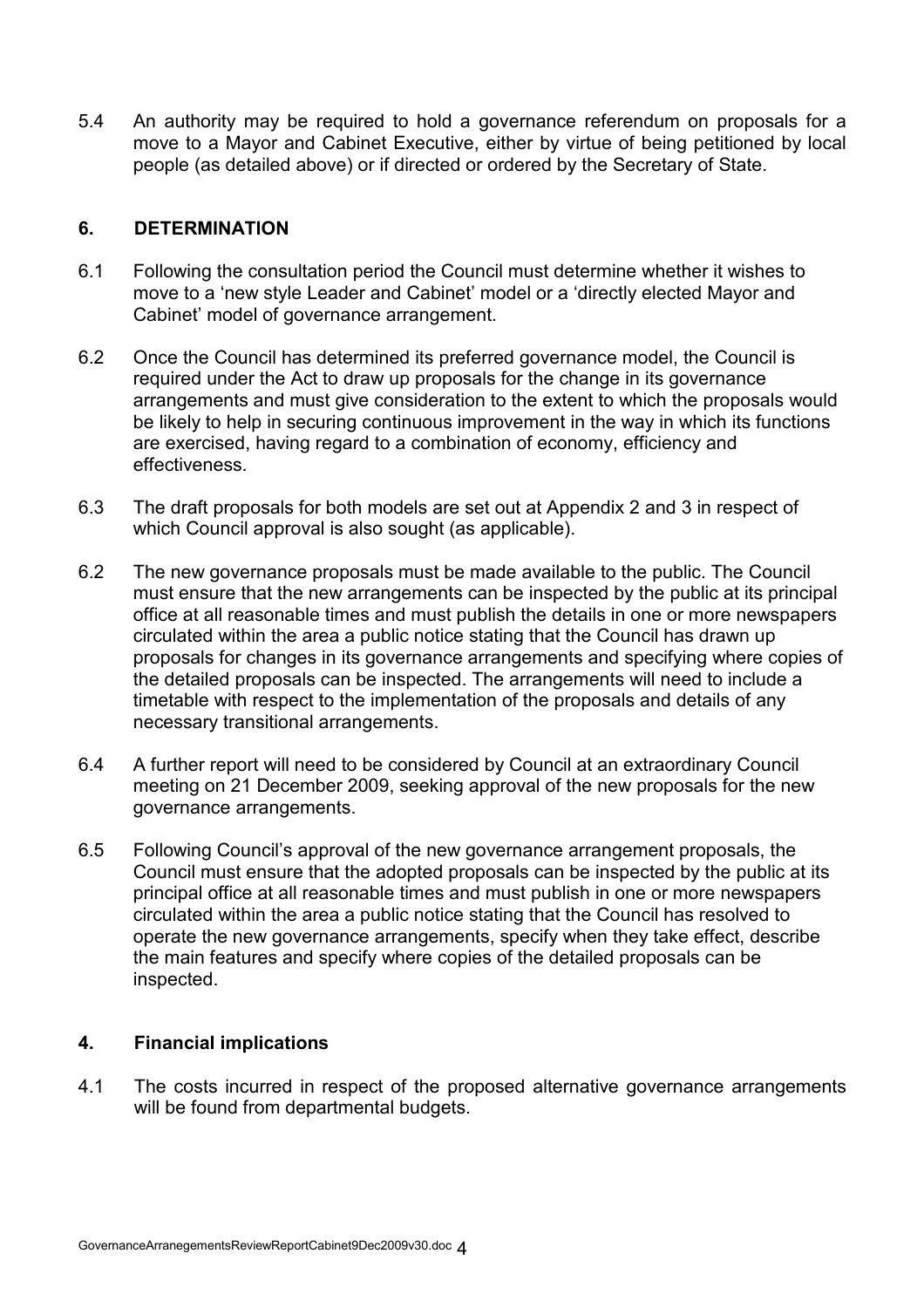## 5. Staffing implications

5.1 There are none arising directly from this report

## 6. Equal Opportunities implications

6.1 An equality impact assessment will be carried out on this report

### 7. Community Safety implications

7.1 There are none arising directly from this report.

### 8. Local Agenda 21 implications

8.1 There are none arising directly from this report.

### 9. Planning implications

9.1 There are none arising directly from this report.

### 10. Anti-poverty implications

10.1 There are none arising directly from this report.

### 11. Human Rights implications

11.1 There are none arising directly from this report

### 12. Social Inclusion implications

12.1 The proposed governance arrangements will enable public involvement in the proposed change in governance arrangements

### 13. Local Member Support implications

13.1 New governance arrangements have relevance to all wards.

# 14. Background Papers

14.1 Local Government and Public Involvement in Health Act 2007